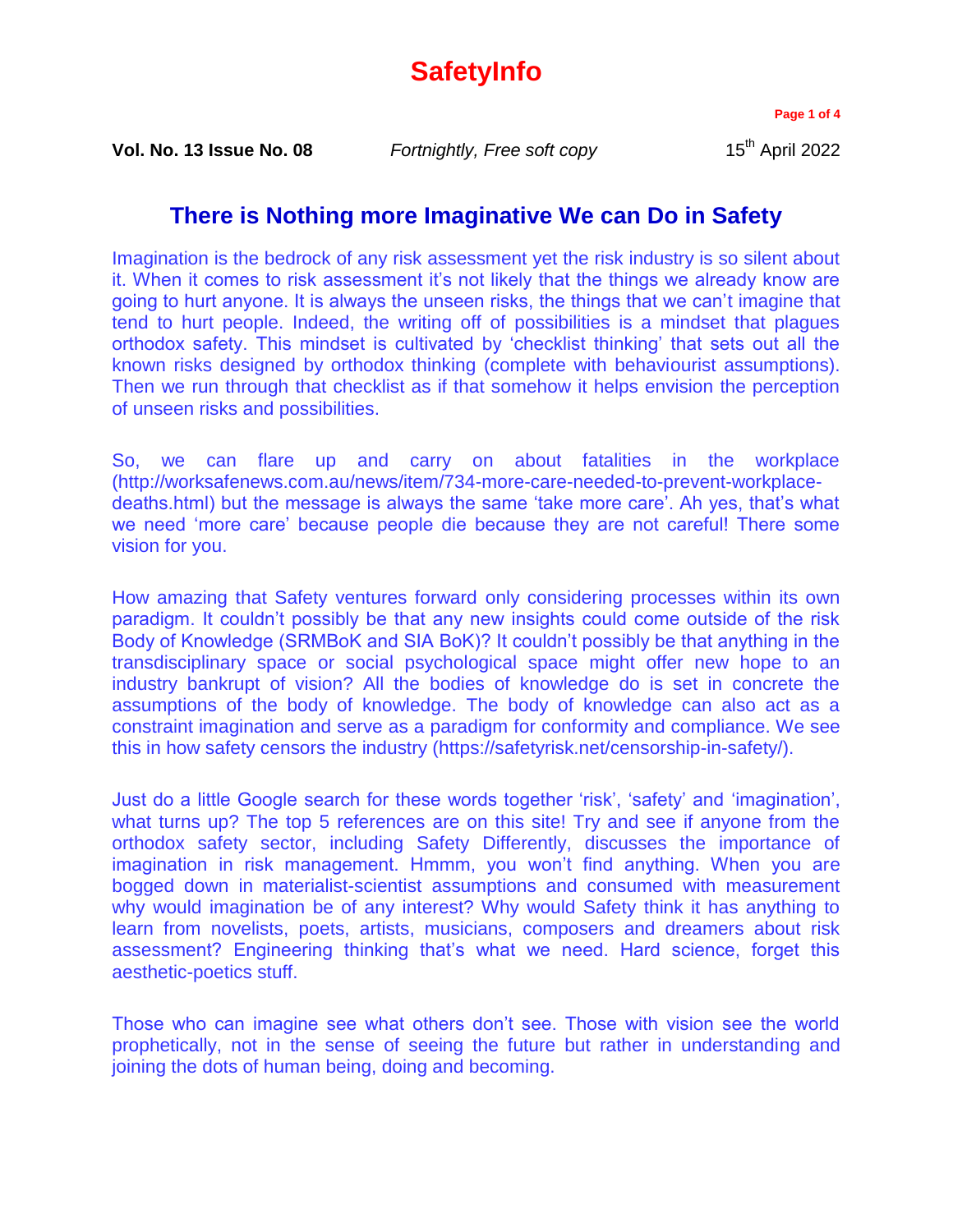It's highly unlikely that one can develop imagination from checklist thinking. Checklist thinking simply replicates the philosophy and methodological ideology of the checklist designer. Checklists designed by engineers and 'safety science' people are limited by the assumptions of the design discipline. One is unlikely to learn to think 'outside the box thinking' if the ideology of an industry is fixated on compliance and zero. You aren't going to find the critical thinkers and mavericks within the fold of compliance/zero orthodoxy.

One of the things about imagination is that it tends to be squashed the moment children enter the school system. The moment children hit school, all the subjects associated with imagination and creativity are devalued by the school system and are timetabled accordingly. When I worked in schools the ratio was 8:1 in favour of STEM subjects. Similarly, the nature of learning through play is suppressed by schools just as it is suppressed in the safety industry. Even the nonsense idea of 'structured play' is not play but people fall for it thinking it is creative.

## **Famous Safety Quotes**

- Out of this nettle, danger, we pluck this flower, safety. ~William Shakespeare
- For safety is not a gadget but a state of mind. ~Eleanor Everet
- Safety doesn't happen by accident. ~Author Unknown
- "Safety First" is "Safety Always." ~Charles M. Hayes
- Better a thousand times careful than once dead. ~Proverb
- Precaution is better than cure. ~Edward Coke
- Safety is a cheap and effective insurance policy. ~Author Unknown
- Who can hope to be safe? who sufficiently cautious?
- Guard himself as he may, every moment's an ambush. ~Horace
- Safety means first aid to the uninjured. ~Author Unknown
- Accidents, and particularly street and highway accidents, do not happen they are caused. ~Ernest Greenwood
- Prepare and prevent, don't repair and repent. ~Author Unknown
- Chance takers are accident makers. ~Author Unknown
- Hug your kids at home, but belt them in the car. ~Author Unknown
- It's better to crash into a nap than to nap into a crash. ~Author Unknown
- Luck runs out but safety is good for life. ~Author Unknown
- There is no safety in numbers, or in anything else. ~James Thurber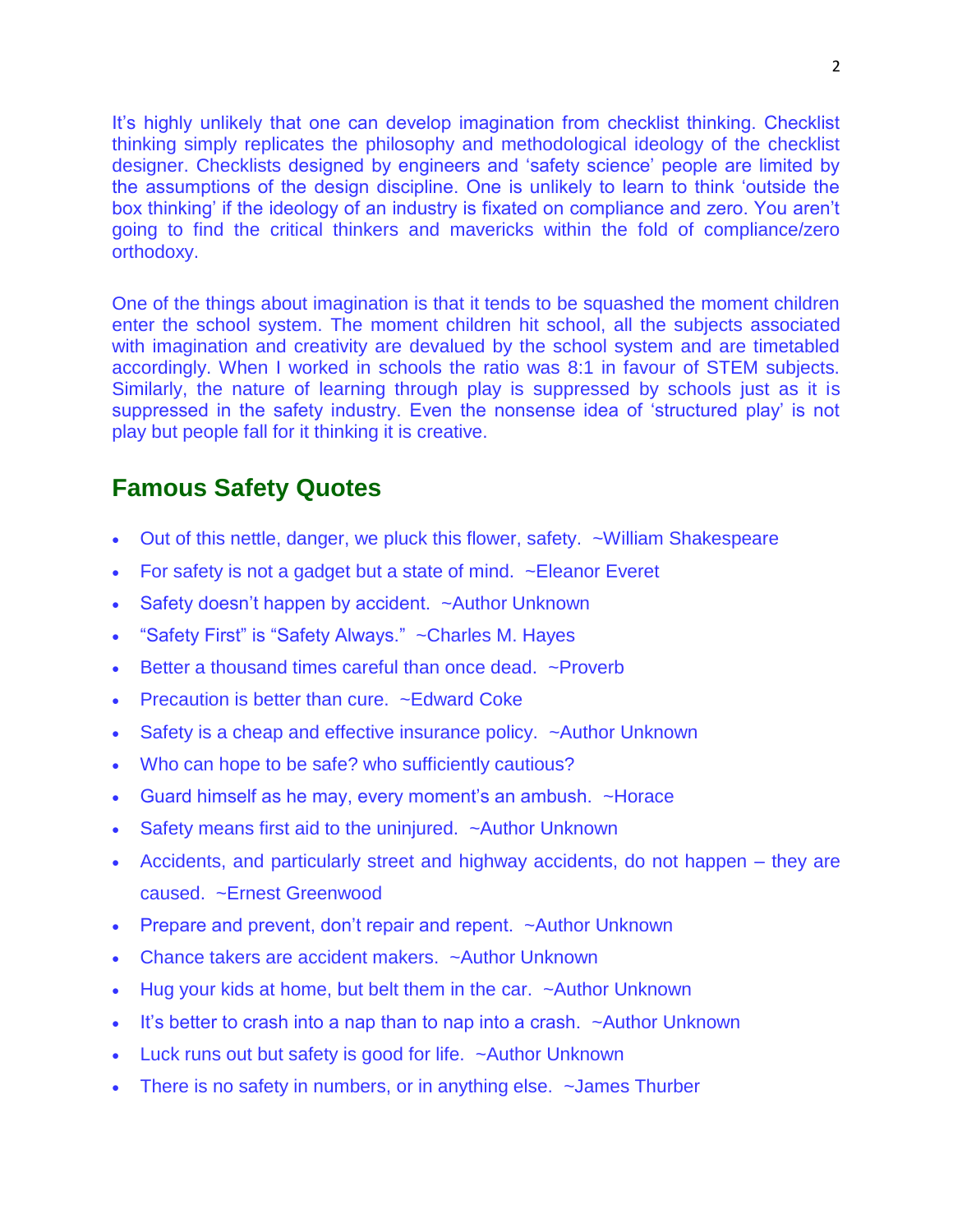- Accidents hurt safety doesn't. ~Author Unknown
- Working safely may get old, but so do those who practice it. ~Author Unknown
- The door to safety swings on the hinges of common sense. ~Author Unknown
- Working without safety is a dead-end job. ~Author Unknown
- Know safety, no injury. No safety, know injury. ~Author Unknown
- We now have unshakable conviction that accident causes are man-made and that a man made problem can be solved by men and women. ~W.H. Cameron
- Carelessness doesn't bounce; it shatters. ~Hartman Jule
- Safety never takes a holiday. ~Author Unknown
- When you gamble with safety, you bet your life. ~Author Unknown
- While on a ladder, never step back to admire your work. ~Author Unknown
- Hearing protection is a sound investment. ~Author Unknown
- To learn about eye protection, ask someone who has one. ~Author Unknown
- Your safety gears are between your ears. ~Author Unknown
- Personal protective equipment is self-defense. ~Author Unknown
- Tomorrow your reward for working safely today. ~Author Unknown
- Unsafe acts will keep you in stitches. ~Author Unknown
- Don't learn safety by accident. ~Author Unknown
- Road sense is the offspring of courtesy and the parent of safety. ~Australian Traffic Rule, quoted in *Quotations for Special Occasions* by Maud van Buren, 1938
- Safety is as simple as  $ABC A$ lways Be Careful.  $\sim$ Author Unknown
- Safety isn't expensive, its priceless. ~Author Unknown
- Be alert! Accidents hurt. ~Author Unknown
- Better dead sure than sure dead. ~Author Unknown
- When safety is a factor, call in a contractor. ~Author Unknown
- Wishing won't keep you safe safety will.  $\sim$  Author Unknown
- Working safely is like breathing  $-$  if you don't, you die.  $\sim$  Author Unknown
- The safest risk is the one you didn't take. ~Author Unknown
- Safety isn't just a slogan, it's a way of life. ~Author Unknown